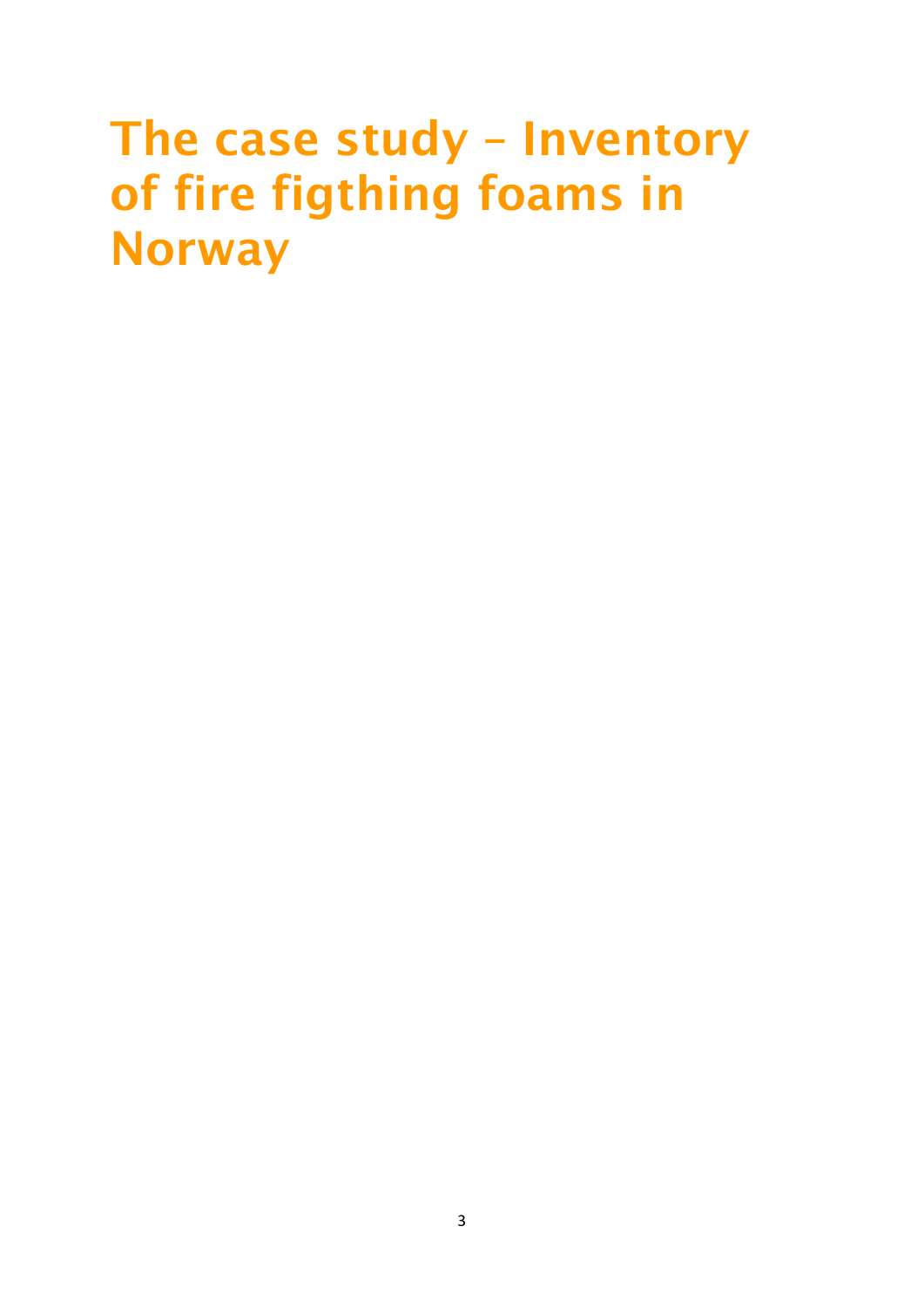## **Disclaimer**

The views expressed in this case study are those of the authors and do not necessarily reflect the views of the Secretariat of the Stockholm Convention (SSC), the United Nations Environment Programme (UNEP), the United Nations Industrial Development Organization (UNIDO), the United Nations Institute for Training and Research (UNITAR), the United Nations (UN) or other contributory organizations. SSC, UNEP, UNIDO, UNITAR or the UN do not accept responsibility for the accuracy or completeness of the contents and shall not be liable for any loss or damage that may be occasioned, directly or indirectly, through the use of, or reliance on, the contents of this publication.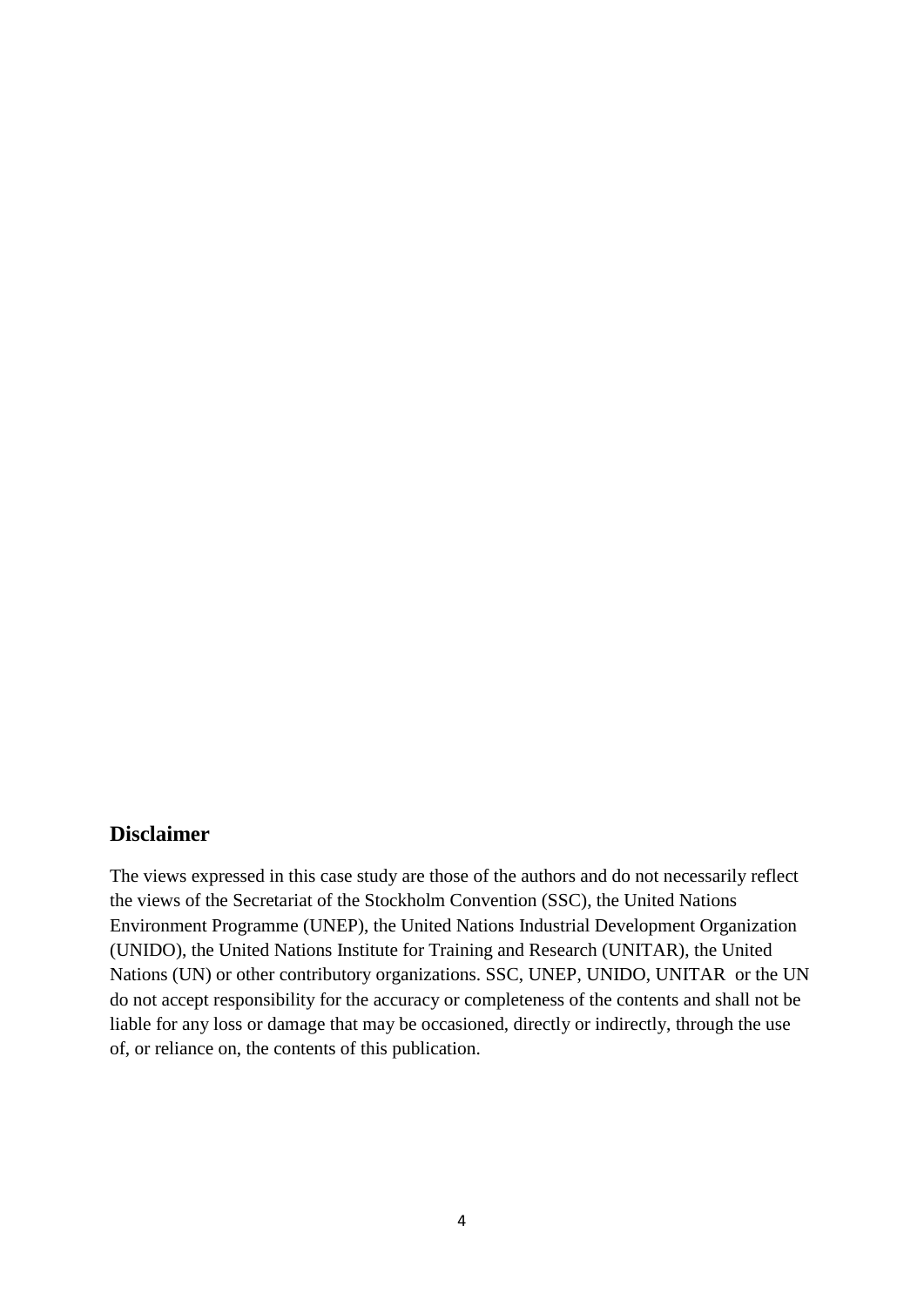# **Background**

In 2004, the Norwegian Pollution Control Authority (Klif) surveyed the use of perfluorinated chemicals (PFCs) in products in Norway. This showed that the largest area of use was firefighting foam (fire-fighting foam). Klif developed an action plan in 2005 with the aim of reducing the use of PFCs. One of the measures listed in the action plan was to draw up an inventory of PFOS-related substances in fire-fighting foams and of emissions from this source. This was to be carried out in 2005. The aim of the inventory was to obtain an overview of stockpiles of PFOS-based foam still held by Norwegian professional users. Another aim was to obtain information on historical releases of PFOS-related substances.

## **Tier I: Initial assessment (6.2)**

**Step 1. Planning of the inventory and identification of relevant sectors and stakeholders:** The technical focal point for the Stockholm Convention in Norway Climate and Pollution agency was responsible for the inventory. The user categories were defined based on the knowledge that PFOS-based fire-fighting foams are used in facilities and installations where large quantities of flammable liquids are used or stored, including offshore installations, refineries, tank farms, tankers, ferries and ships, airports and certain industrial plants. The relevant professional users of PFOS-based fire-fighting foams were identified using phone books, web search and through telephone interviews with industrial associations and suppliers. A consultant was engaged by Klif to compile the responses, calculate and assess overall stockpiles and historical emissions.

The following user categories were identified:

- operators of fixed offshore oil and gas installations on the Norwegian continental shelf: contacted on 17 March 2005, time limit for responses 1 June 2005;
- refineries and onshore gas terminals, tank farms, airports, the Norwegian Armed Forces, relevant industrial enterprises, fire-fighting training sites, tanker companies and a selection of passenger ferries: contacted on 28 June 2005, time limit for responses 15 September 2005;
- a selection of municipal fire services: contacted on 8 July 2005, time limit for responses 15 September 2005.

## **Step 2. Two workshops with stakeholders:**

The Pollution Control Authority held two meetings for user groups involved in the inventory, one for offshore operators and one for shipping firms and onshore users. At these meetings, information on the inventory was provided, and there was an opportunity for users to put forward their views and ask questions.

## **Tier II: Preliminary inventory**

## **Step 3. Collection of data:**

Klif contacted relevant users, requiring them to provide information on their stockpiles and use of PFOS-based fire-fighting foams through postal communication and e-mail. They were asked to fill out a questionnaire detailing information on their stockpiles, use and releases of PFOS-based fire-fighting foams. They were also asked to assess the possibility of replacing stockpiles of foam concentrate dating from before 2003 and to provide information on any PFOS-related substances in products for other areas of use. The following questionnaire was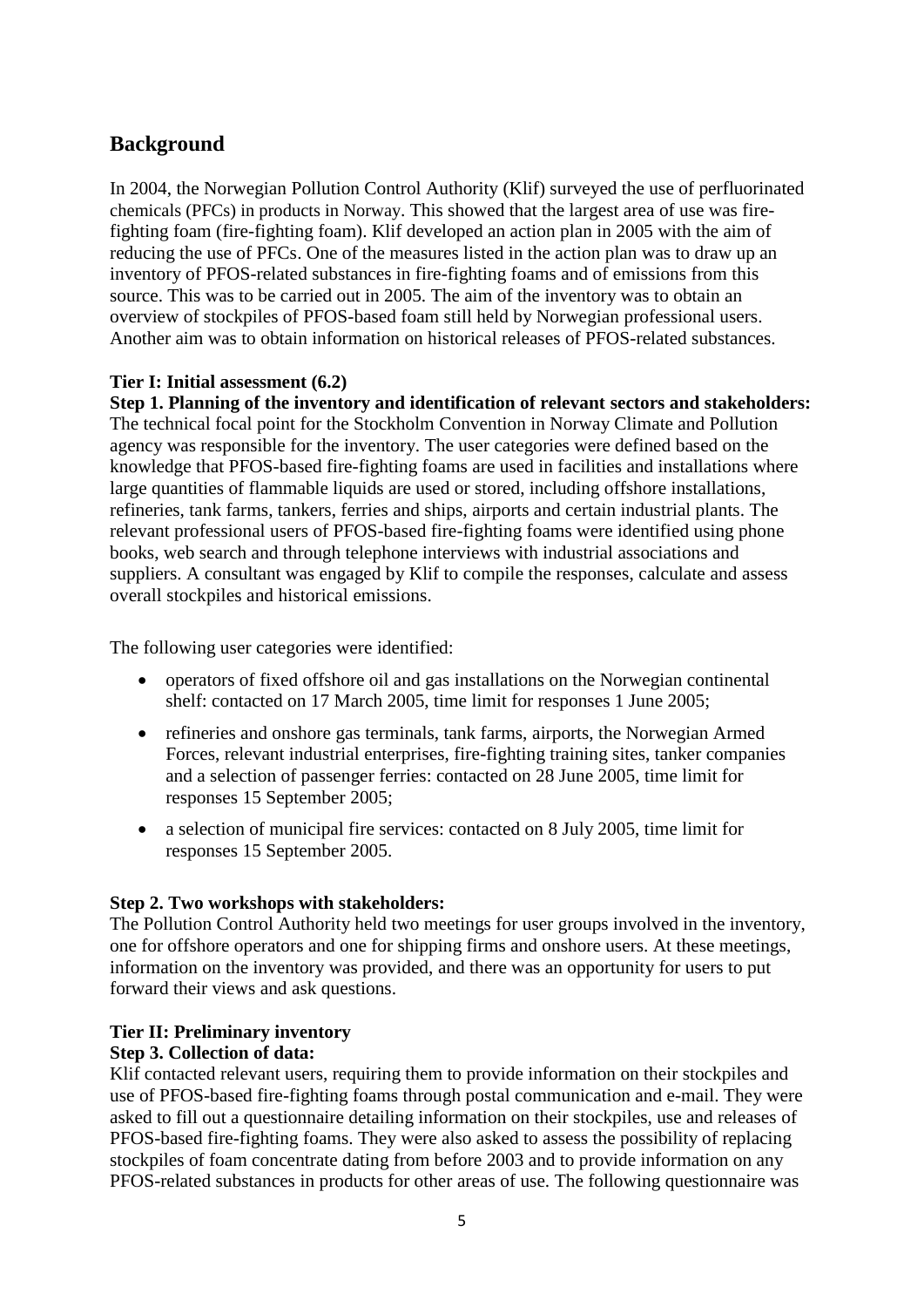used:

**Questionnaire for inventory of fire-fighting foam concentrate and any other areas of use for PFOS-related substances in onshore sectors such as refineries, airports, the Norwegian Armed Forces and fire-fighting training sites, and in maritime transport (tankers and large passenger ferries).**

Please provide information on foam concentrate in the table below.

There is currently no requirement to declare products containing PFOS-related substances to the Product Register, and it is therefore not possible to find information on whether or not a product contains these substances from the safety data sheet. Information on whether fire-fighting foam or other products contain PFOS-related substances can be obtained from the supplier.

*Table 1: Information on quantities of fire-fighting foam concentrate*

| Enterprise, operating unit or other user                                             |  |
|--------------------------------------------------------------------------------------|--|
| Total stockpiles of foam concentrate (litres)                                        |  |
| When was the first time the foam tanks were<br>filled with concentrate? (year)       |  |
| When were the foam tanks most recently filled<br>with concentrate? (year)            |  |
| Annual consumption of foam concentrate<br>(litres)                                   |  |
| Quantity of foam concentrate believed to<br>contain PFOS-related substances (litres) |  |
| Total quantity of PFOS-related substances held<br>by the enterprise                  |  |
| What is the PFOS concentration of the foam<br>used today?                            |  |
| Historical emissions of PFOS-related<br>substances                                   |  |
| Frequency of tests of equipment using foam<br>(number/year)                          |  |
| Do not have PFOS-based foam                                                          |  |

We also ask enterprises to evaluate the following:

- whether it is possible to replace foam concentrate dating from before 2003;
- whether they have stockpiles of products for other areas of use containing PFOS-related substances.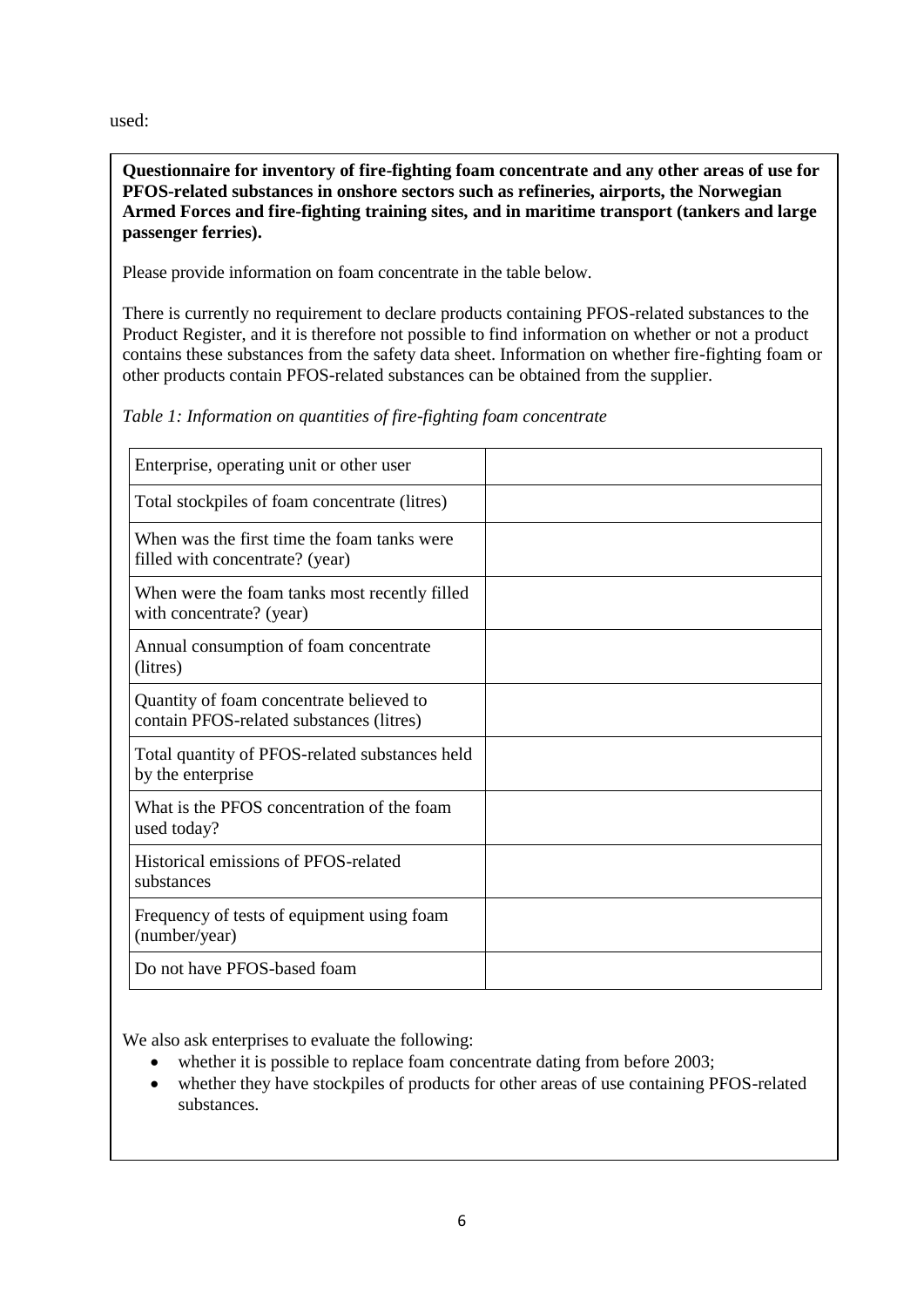## **Step 4. Evaluation of received information:**

The number and rate of the responses were compiled in table 1. Table 1 shows the number of users contacted and the responses received in each category. There was no system of reminders to increase the response rate. The responses received were considered to be sufficient in number and quality to satisfy the purpose of the inventory. The user categories with low response rates were also those that have used very little PFOS-based fire-fighting foam and have no or very small quantities stockpiled. It was therefore decided not to send reminders, since little more information would have been obtained by doing so.

| <b>User category</b>                      | No. contacted | No. of responses Response % |     |
|-------------------------------------------|---------------|-----------------------------|-----|
| Operators of offshore installations       | 12            | 12                          | 100 |
| Mobile rigs                               | 10            | 8                           | 80  |
| Refineries and onshore gas terminals      | 5             | 5                           | 100 |
| Petrochemical and other relevant industry | 10            | 9                           | 90  |
| Tank farm operators                       | 5             | 3                           | 60  |
| Airports <sup>1</sup>                     | 13            | 10                          | 78  |
| Norwegian Armed Forces                    | 3             | 3                           | 100 |
| Fire-fighting training sites              | 22            | 7                           | 32  |
| Tanker companies                          | 37            | 13                          | 35  |
| Passenger ferry companies                 | 5             | 3                           | 60  |
| Fire and rescue brigades                  | 23            | 16                          | 70  |

*Table 1: Number of requests for information and responses received in different user categories* 

 $<sup>1</sup>$  All airports owned by Avinor are treated together.</sup>

# **Tier III: In-depth inventory**

## **Step 5. Further investigations**

The data were evaluated according to reliability and variability. The industrial associations or larger stakeholders were contacted to discuss the data received. Results:

Fixed offshore installations: The information on stockpiles held on fixed offshore installations is based on registration of volumes in tanks, purchase lists and analyses, and is considered to be reliable. The information on historical emissions is more uncertain, but the total quantity is considered to be of the right order of magnitude. Annual consumption varies widely from one installation to another, with figures ranging from 20 litres to more than 20 000 litres. This is partly related to the frequency of training exercises and how they are organised. The equipment on some installations is tested without using foam, and therefore without releasing any foam. This also contributes to the wide variation in remaining stockpiles of PFOS-based foam.

Mobile riggs: The information on stockpiles on mobile rigs is considered to be reliable. However, two of the companies did not answer the request for information. The total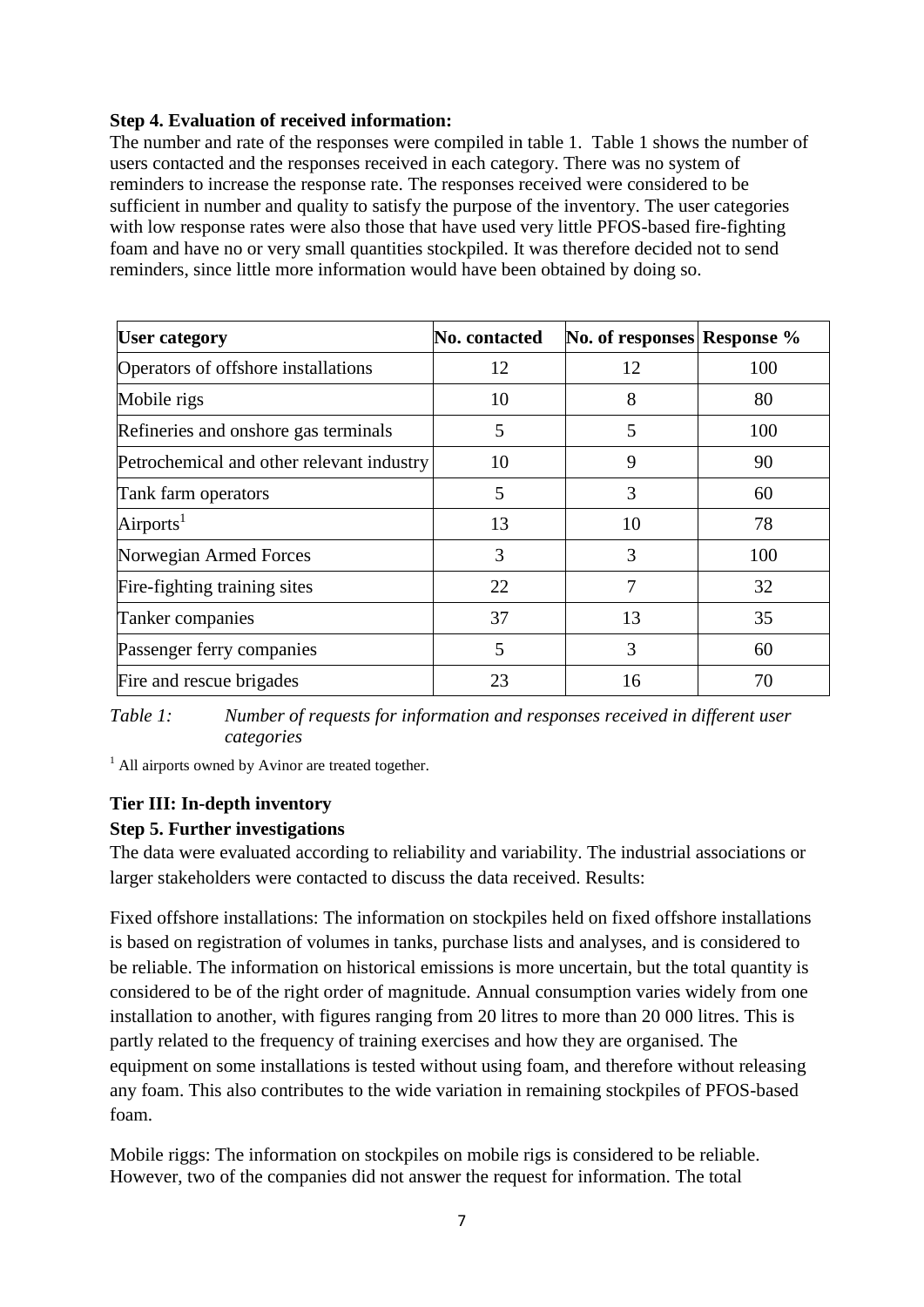stockpiles are therefore assessed as somewhat higher than those reported in connection with the inventory.

Ships and ferries: Although the response rate from this group of enterprises was low (35 %), there is no reason to believe that there has been large-scale use of PFOS-based foam on board ships. Annual consumption of foam concentrate by the respondents is in the range 0–20 litres.

Two of the three ferry companies that responded do have stockpiles of PFOS-based foam on their ferries. The quantities involved are relatively small. Two of the companies did not respond. Total stockpiles are therefore assessed as somewhat higher than those reported. Annual consumption of fire-fighting foam is low (10–20 litres per vessel) and it is therefore unlikely that there have been any substantial historical emissions.

Refineries and onshore gas terminals: Responses were received for all the installations, and the information is considered to be reliable. Little information is available on historical emissions of PFOS-related substances. Emissions were calculated on the basis of information on annual consumption of foam and the number of years of operation. The level of uncertainty in these calculations is relatively high.

Petrochemical and other relevant industries: One enterprise did not respond, but otherwise the information received is considered to be reliable. Little information is available on historical emissions of PFOS-related substances. Most respondents reported low consumption of firefighting foam, and very few training exercises involving the use of PFOS-based foam. It is therefore assumed that historical emissions have been limited.

Tank farms: The information received is considered to be reliable. However, responses were only received from three of the five companies that were contacted, and total stockpiles of PFOS-based foam are therefore assessed as somewhat higher than those reported. Little information is available on historical emissions of PFOS-related substances. The frequency of training exercises and annual consumption of fire-fighting foam vary from one tank farm to another, but are generally low. It is therefore assumed that historical emissions have been limited.

Air ports: Even though some airports did not respond, the information received is considered to be reliable. Fire-fighting foam is used only in fire engines, which carry very limited amounts of foam. Very little information is available on historical emissions of PFOS-related substances. It is likely that PFOS-based foam has previously been used at many of the airports, but it is not possible to make a quantitative estimate of emissions.

The Norwegian Armed Forces: The Armed Forces indicated that the figures they have provided are uncertain. Very little information is available on historical emissions of PFOSrelated substances, and it is not possible to make a quantitative estimate of emissions.

Fire-training sites: None of the respondents use PFOS-based foams today. The response rate for this category was very low (32 %), but the respondents are considered to be representative of this group as a whole. It was therefore decided not to send reminders in an attempt to increase the response rate. Remaining quantities of PFOS-based foams at fire-fighting training sites are assessed as very small. Very little information is available on historical emissions of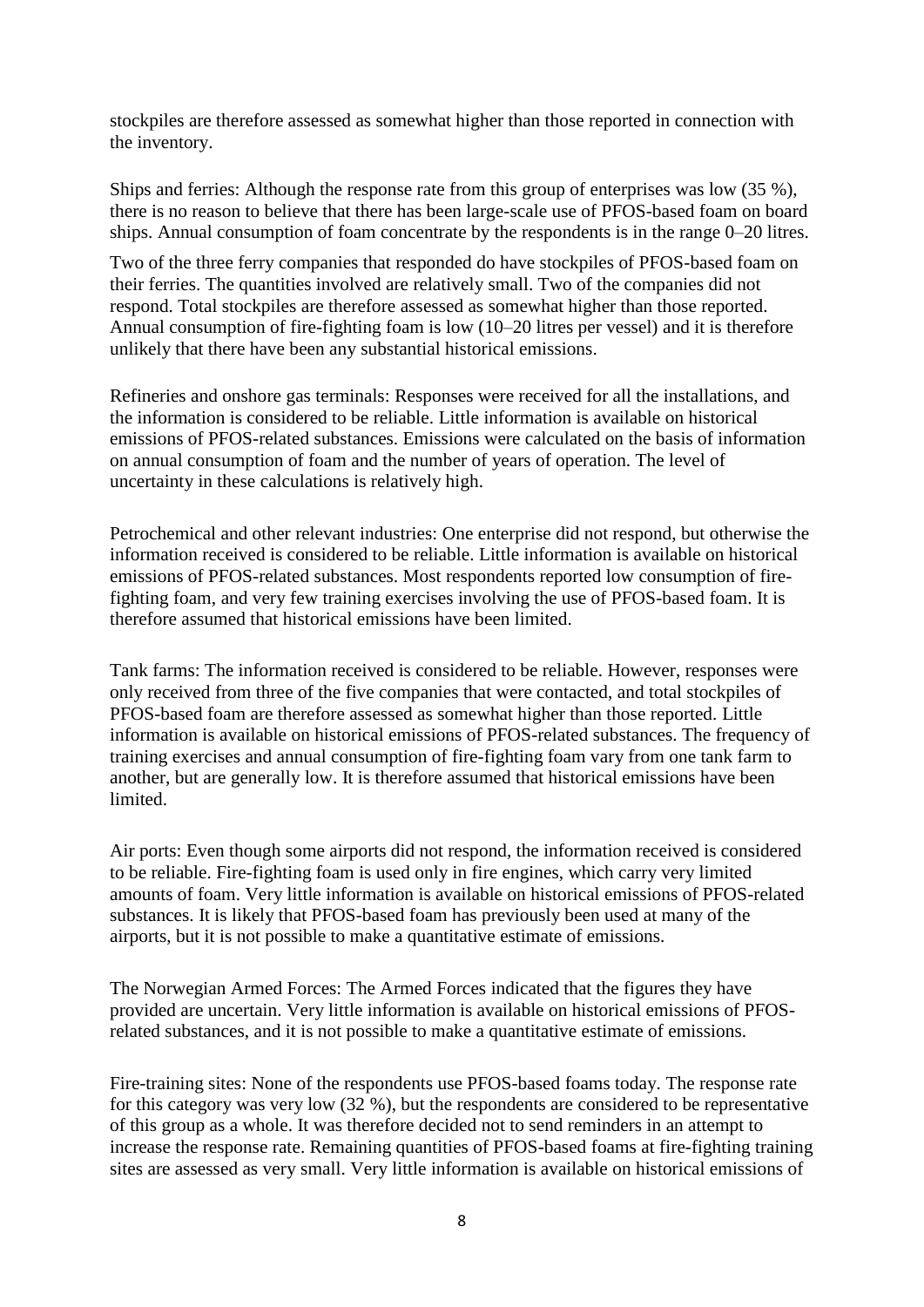PFOS-related substances. It is likely that PFOS-based foam has previously been used at a number of fire-fighting training sites, but it is not possible to make a quantitative estimate of emissions.

Municipal and intermunicipal fire and rescue services: Most fire and rescue services reported that they had no stockpiles of PFOS-based foams, while a few had small quantities. The inventory did not include all Norway's fire and rescue services, but the information received is believed to be representative of this category as a whole. The largest and most relevant users were selected, and it is unlikely that other users have larger stockpiles. The total remaining stockpiles of PFOS-based foams held this sector are therefore assessed as small. Very little information is available on historical emissions of PFOS-related substances. It is likely that PFOS-based foam has previously been more widely used, but it is not possible to make a quantitative estimate of emissions.

#### **Step 6 and 7. Compilation and estimation of quantities:**

The reported quantities of PFOS-based fire-fighting foams were compiled in table 2. Table 2 shows the results of the inventory (stockpiles of PFOS-based foam (litres), content of PFOSrelated substances in the foam (in kg) and historical emissions of PFOS-related substances (in kg)). Quantities are given for each user category, as well as the total for all users that provided responses. For some user categories, there is so little information on historical emissions that it is not possible to calculate or estimate a total, and this is indicated by "n.e." (no estimate) in the table. This means that it has not been possible to estimate or calculate the total quantity of PFOS-related substances in historical emissions. Total historical emissions from the enterprises that have reported quantifiable emissions come to 57 160 kg.

To estimate the quantity of PFOS and related substances in fire-fighting foam, conversion factors of 0.017 kg/l and 0.037 kg/l have been used for 3 % and 1 % fire-fighting foam concentrate respectively. One of the offshore operating companies has analysed potassium levels in old and new foam at its installations. The conversion factors for 3 % and 1 % firefighting foam were calculated on the basis of the potassium content and the ratio between the atomic weight of potassium and the molecular weight of the potassium salt of PFOS. According to a Dutch report from 2002 /2/, monomeric perfluorinated salts were used in firefighting foams, mainly the potassium salt of PFOS.

| <b>User category</b>                         | <b>Stockpiles of PFOS-</b><br>based foam, litres | <b>Quantity PFOS-</b><br>related substances in<br>stockpiles, kg | <b>Historical emissions</b><br>of PFOS-related<br>substances, kg |
|----------------------------------------------|--------------------------------------------------|------------------------------------------------------------------|------------------------------------------------------------------|
| Offshore installations                       | 1 025 000                                        | 15 600                                                           | 54 000                                                           |
| Mobile rigs                                  | 12 500                                           | 330                                                              | 500                                                              |
| Ships and ferries                            | 23 000                                           | 300                                                              | 100                                                              |
| Refineries and onshore gas<br>terminals      | 221 800                                          | 2 2 6 0                                                          | 2 3 0 0                                                          |
| Petrochemical and other<br>relevant industry | 31 000                                           | 530                                                              | < 100                                                            |
| Tank farms                                   | 24 000                                           | 400                                                              | 160                                                              |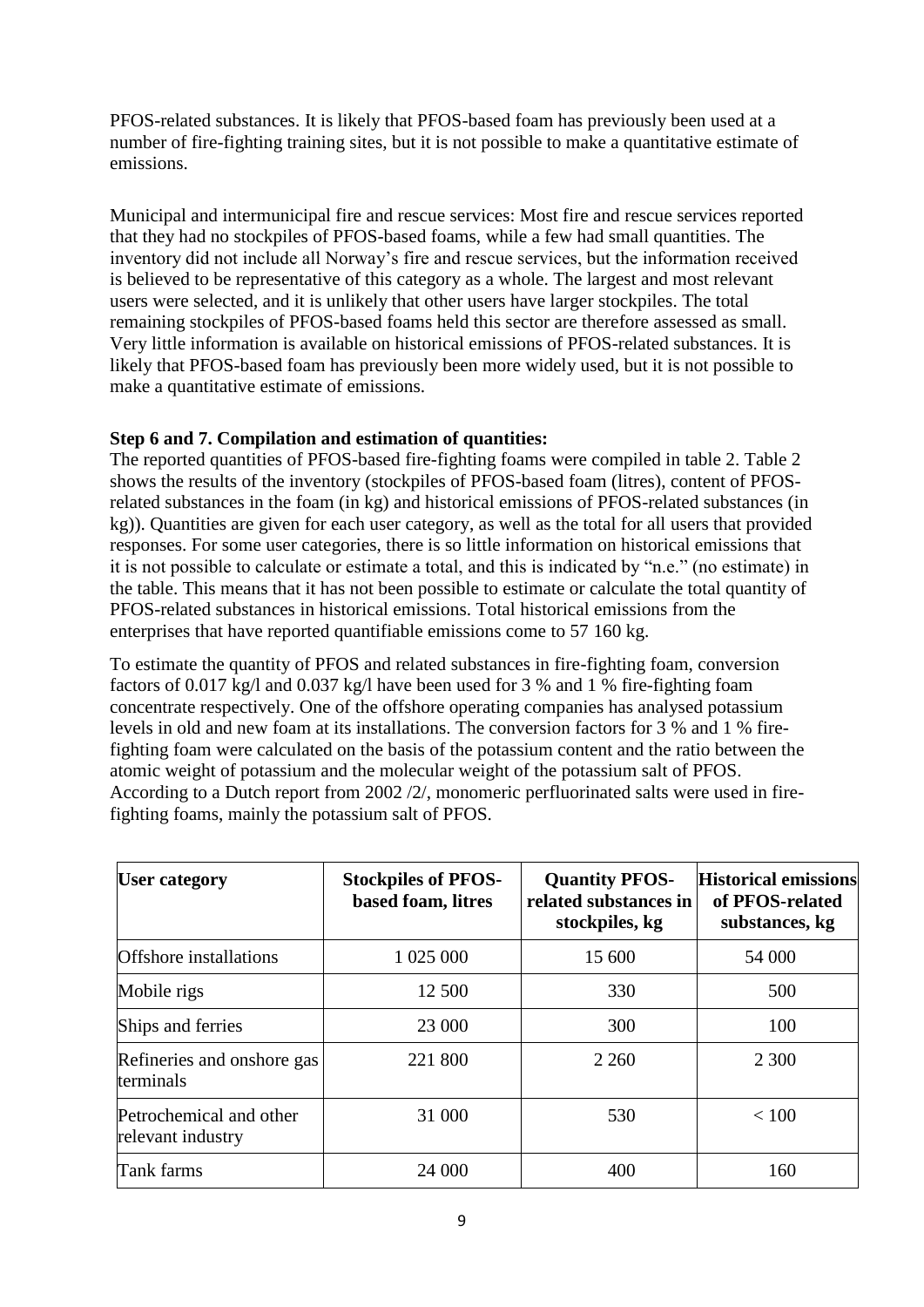| <b>Airports</b>              | 2 0 0 0   | 34     | n.e.        |
|------------------------------|-----------|--------|-------------|
| Armed forces                 | 90 000    | 1 500  | n.e.        |
| Fire-fighting training sites |           |        | n.e.        |
| Fire and rescue brigades     | 1 000     | 13     | n.e.        |
| Total                        | 1 430 300 | 20 967 | min. 57 160 |

*Table 2: Information received on stockpiles and historical emissions from PFOS-based fire-fighting foams.*

*n.e. = no estimate (not quantifiable because information was incomplete)*

#### **Step 8. Reporting:**

The reporting format in table 3 was used. Table 3 lists estimated total quantities of PFOSrelated substances in stockpiles of fire-fighting foams and estimated historical emissions. The estimates are based on the results of the inventory, and also take into account the possibility that stockpiles in certain branches may have been underreported because the response rate was low.

| <b>User category</b>                         | <b>Quantity PFOS-related</b><br>substances in foam<br>stockpiles, kg | <b>Historical emissions of</b><br><b>PFOS-related</b><br>substances, kg |
|----------------------------------------------|----------------------------------------------------------------------|-------------------------------------------------------------------------|
| <b>Offshore</b> installations                | 15 600                                                               | 54 000                                                                  |
| Mobile rigs                                  | 400                                                                  | 700                                                                     |
| Ships and ferries                            | 400                                                                  | 200                                                                     |
| Refineries and onshore gas<br>terminals      | 2 2 6 0                                                              | 2 3 0 0                                                                 |
| Petrochemical and other relevant<br>industry | 530                                                                  | < 200                                                                   |
| Tank farms                                   | 600                                                                  | < 200                                                                   |
| Airports                                     | < 50                                                                 | n.e.                                                                    |
| <b>Armed forces</b>                          | 1 500                                                                | n.e.                                                                    |
| Fire-fighting training sites                 | < 50                                                                 | n.e.                                                                    |
| Fire and rescue brigades                     | < 50                                                                 | n.e.                                                                    |
| Total                                        | ca. 21 500                                                           | min. 57 600                                                             |

## *Table 3: Estimated total quantities of PFOS-related substances in stockpiles of firefighting foam and historical emissions*

*n.e. = no estimate (not quantifiable because too little information is available)*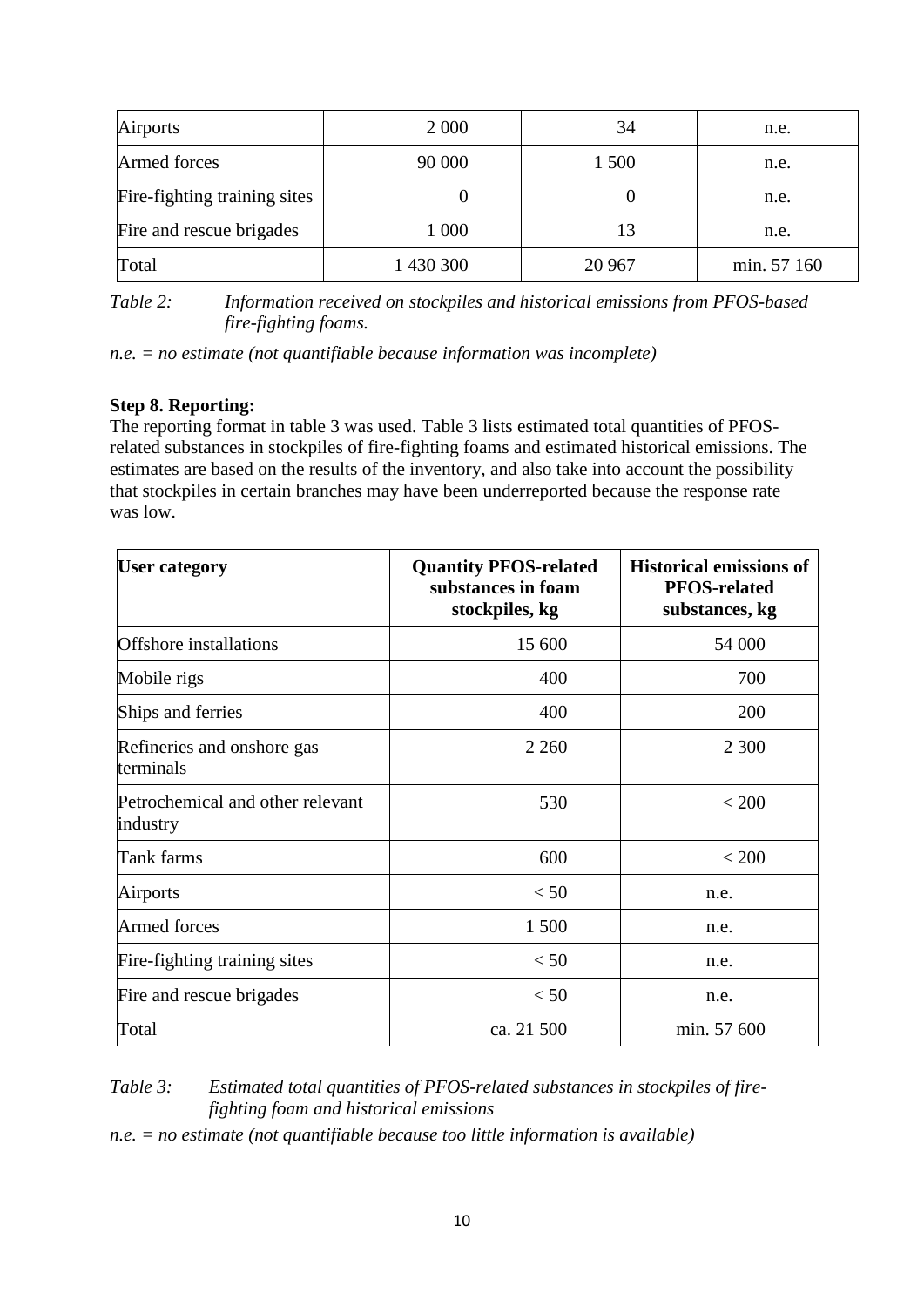#### The inventory report:

The data were presented in an inventory report. The report assessed the results, described the situation on use, practical limitations, such as space, drilling frequency etc., explained variation in the data and the reliability in the data for the different user categories.

#### Summary:

Norway's total stockpiles of PFOS-based foam are estimated at 1.4 million litres. The largest quantities are to be found on offshore installations and at refineries and onshore gas terminals. The Norwegian Armed Forces also have considerable remaining stocks of PFOS-based foam. It is estimated that the total content of PFOS-related substances in foam stockpiles in all branches is approximately 22 tonnes.

The estimates of historical emissions are more uncertain. The figures for fixed offshore installations and mobile rigs are considered to be most reliable. Total historical emissions from the branches that have provided the most reliable information are estimated at 57 600 kg, expressed as PFOS-related substances.

For airports, fire-fighting training sites, fire and rescue brigades and the armed forces, the information reported does not provide a basis for estimating historical emissions. This is indicated by "n.e." (no estimate) in Table 3.

Annual consumption figures for these user categories are relatively low, generally under 100 kg foam concentrate. It is likely that historical emissions from these user categories were considerably lower than those from offshore installations and refineries and onshore gas terminals.

Most enterprises that still have stockpiles of PFOS-based foam responded to the question of whether these could be replaced. They all considered this to be technically possible.

The enterprises that have the largest remaining stockpiles pointed out that complete replacement of PFOS-based foam will take time and require considerable financial resources. This applies particularly to some offshore installations and refineries and onshore gas terminals. One oil company estimated that complete replacement of PFOS-based foam would cost NOK 20 million.

The inventory report/1/ can be found at [www.klif.no.](http://www.klif.no/)

# **Later evaluations**

## **a. Inventories of contaminated sites:**

PFOS-based fire-fighting foams were banned in Norway in 2007. In 2007 a survey was conducted to investigate whether PFOS-containing fire-fighting foam had contaminated soil around areas where test for fire-fighting were performed/3/. The Climate and Pollution Agency surveyed four selected fire training facilities in Norway, 2 in close proximity to airports, an oil refinery, and a producer of fire-fighting foam. The main focus of this investigation was on influence on the terrestrial environment. The concentrations of PFOS found in the vicinity of the four fire training facilities show that soils in these areas are severely contaminated. Rough estimations of the total amounts of PFCs in soils around two of the investigated facilities show that 10-40% of PFOS used in aqueous film forming foams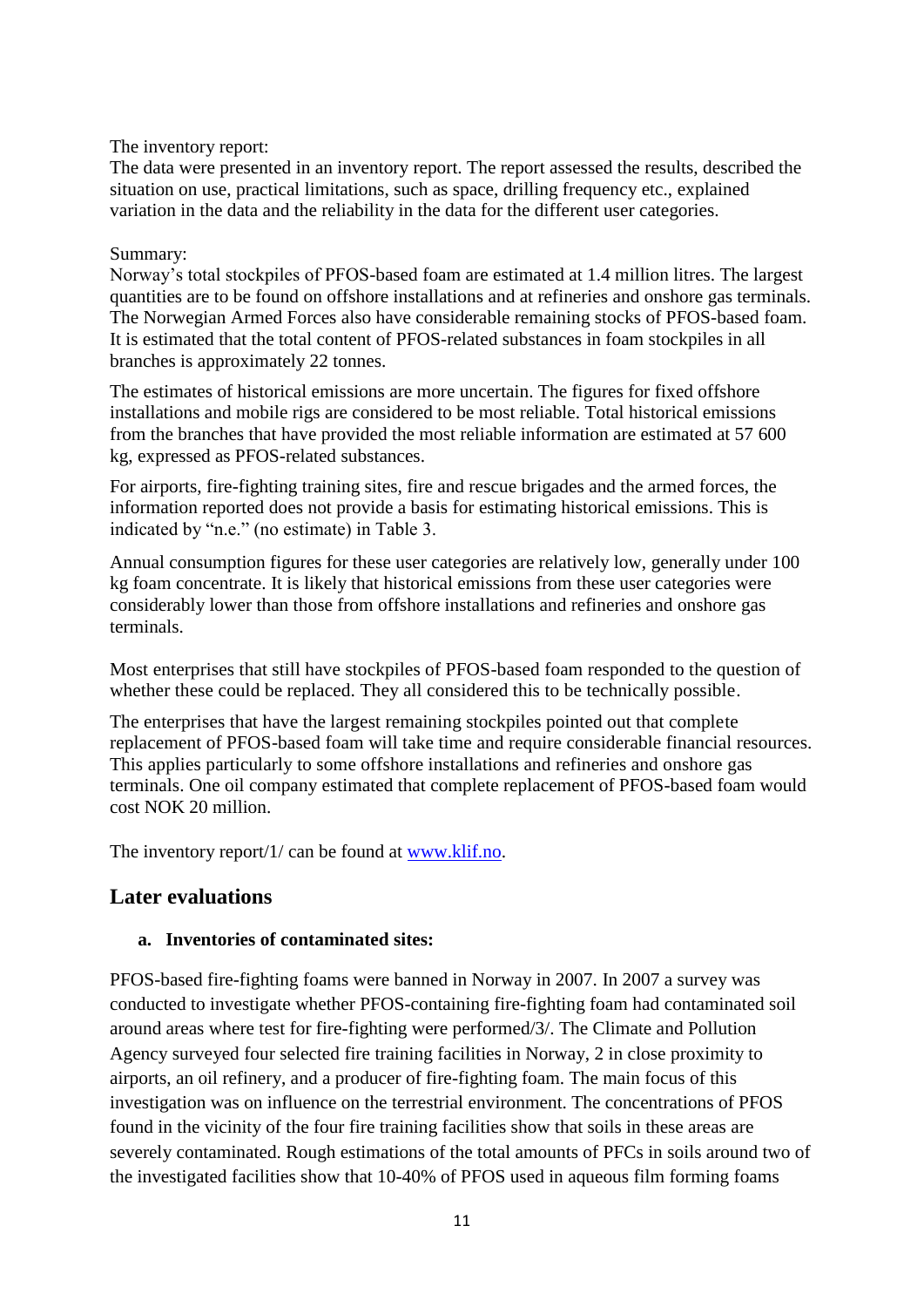may still be present in the soil (these figures are uncertain). The survey has been followed up with remediation where needed.

Avinor is responsible for 46 airports in Norway. In 2011 they initiated a project where they aimed to investigate all test fields for fire-fighting in terms of PFC-contamination. The survey includes soil, ground and surface water reserves in addition to biota sampling. The preliminary results show that PFOS-contamination is found in the soil at almost all test fields for fire-fighting as well as in runoffs distant from the contaminated test field/4/. The permeability of the soil is critical for the spreading of PFOS. The few existing data indicate that in ground and surface water PFOS-contamination could be a significant problem at some sites. The investigations will be followed up with risk assessments and remediation where needed.

## **b. Follow up of the first inventory of fire-fighting foam:**

In preparations for the Norwegian implementation plan the inventory was followed up in 2012. The aim was to see if the obligation of phasing out of fire-fighting foams had been fulfilled, and to identify alternatives. The same list of stakeholders was then contacted as in 2005 and a questionnaire was developed. In 2011 it was discovered that one of the stakeholders had not been aware of the list of PFOS related substances and still had stockpiles with PFOS-based fire-fighting foams after the ban in 2007. The leakage from the stockpiles had led to contamination of a local site. The questionnaire was therefor sent out together with the OECD list of PFOS related substances. In addition Klif asked for contact details to the suppliers/producers. In the validation of the information received the suppliers and producers were contacted. No remaining stockpiles were now identified. All stakeholders had identified alternatives to PFOS-based fire-fighting foams. The result of the inventory in 2012 is described in  $/5/$ .

Below you find the questionnaire used in the follow up: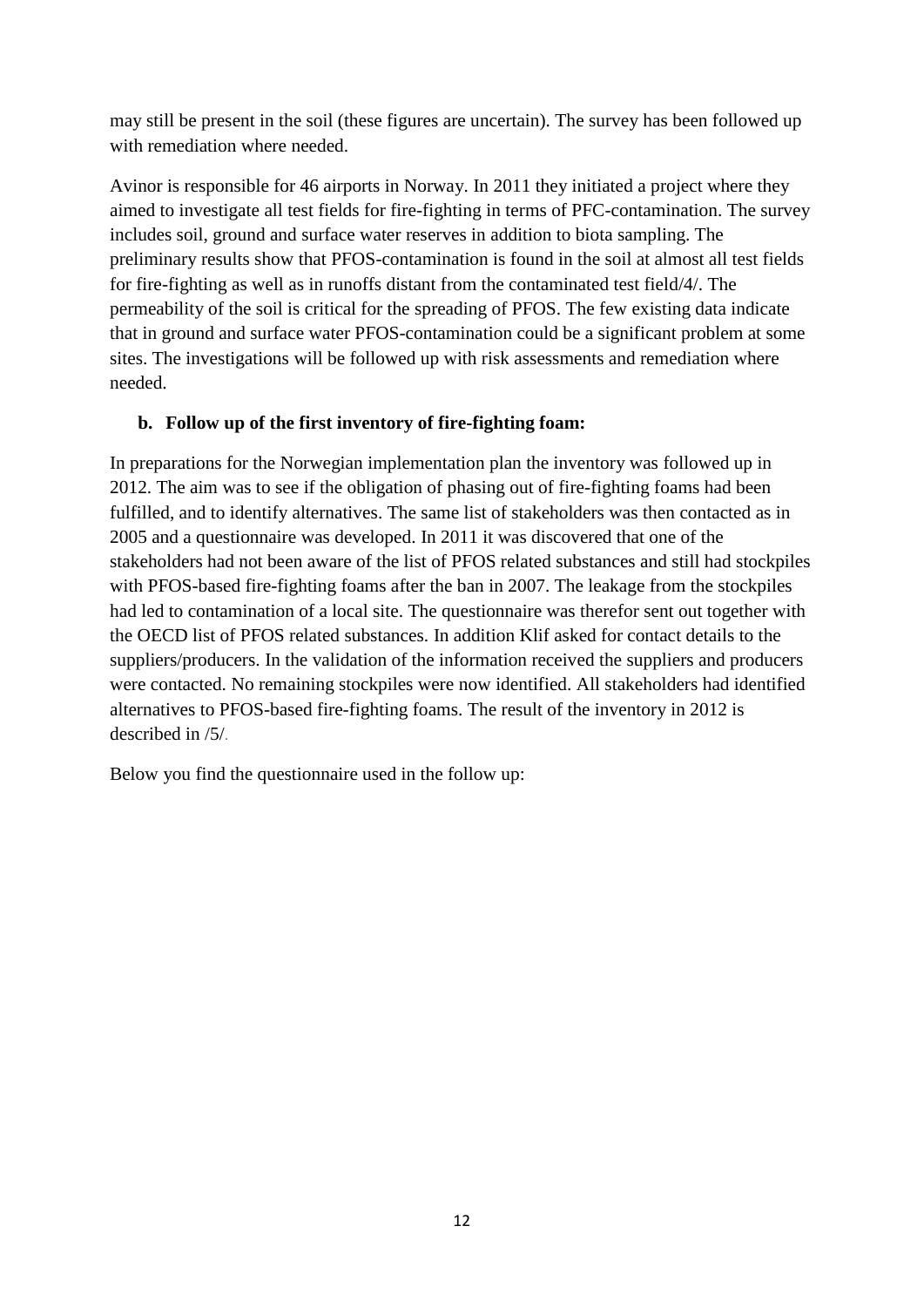| Questionnaire                                                                            |         |  |
|------------------------------------------------------------------------------------------|---------|--|
| 1. Name and address of fire-fighting agency or factory/entity using fire-fighting foams: |         |  |
| Name                                                                                     | Address |  |
|                                                                                          |         |  |
|                                                                                          |         |  |

#### **2. Name of producer/supplier of currently used fire fighting foams**

| Name | Address |
|------|---------|
|      |         |
|      |         |

#### **3. What type of fire-fighting foam is used? (Please attach safety data sheet if available)**

|   | Name of currently used<br>fire fighting foams | Content of chemicals | CAS number. | Content of PFOS or<br>PFOS related<br>substances (%, or<br>mg/L, or mg/kg) |
|---|-----------------------------------------------|----------------------|-------------|----------------------------------------------------------------------------|
| 1 |                                               |                      |             |                                                                            |
| 2 |                                               |                      |             |                                                                            |
| 3 |                                               |                      |             |                                                                            |
| 4 |                                               |                      |             |                                                                            |
| 5 |                                               |                      |             |                                                                            |
| 6 |                                               |                      |             |                                                                            |
| 7 |                                               |                      |             |                                                                            |
| 8 |                                               |                      |             |                                                                            |

#### **4. What is your experience with substitution to fire-fighting foams without PFOS or PFOS related substances?**

| Cost                               |  |
|------------------------------------|--|
|                                    |  |
| Technical feasibility and efficacy |  |
|                                    |  |
| Other matters                      |  |
|                                    |  |
|                                    |  |

#### **5. Additional information**

#### **6. Addresser**

| Name:   | Title: |  |
|---------|--------|--|
| Phone:  | Unit:  |  |
| E-mail: | Date:  |  |